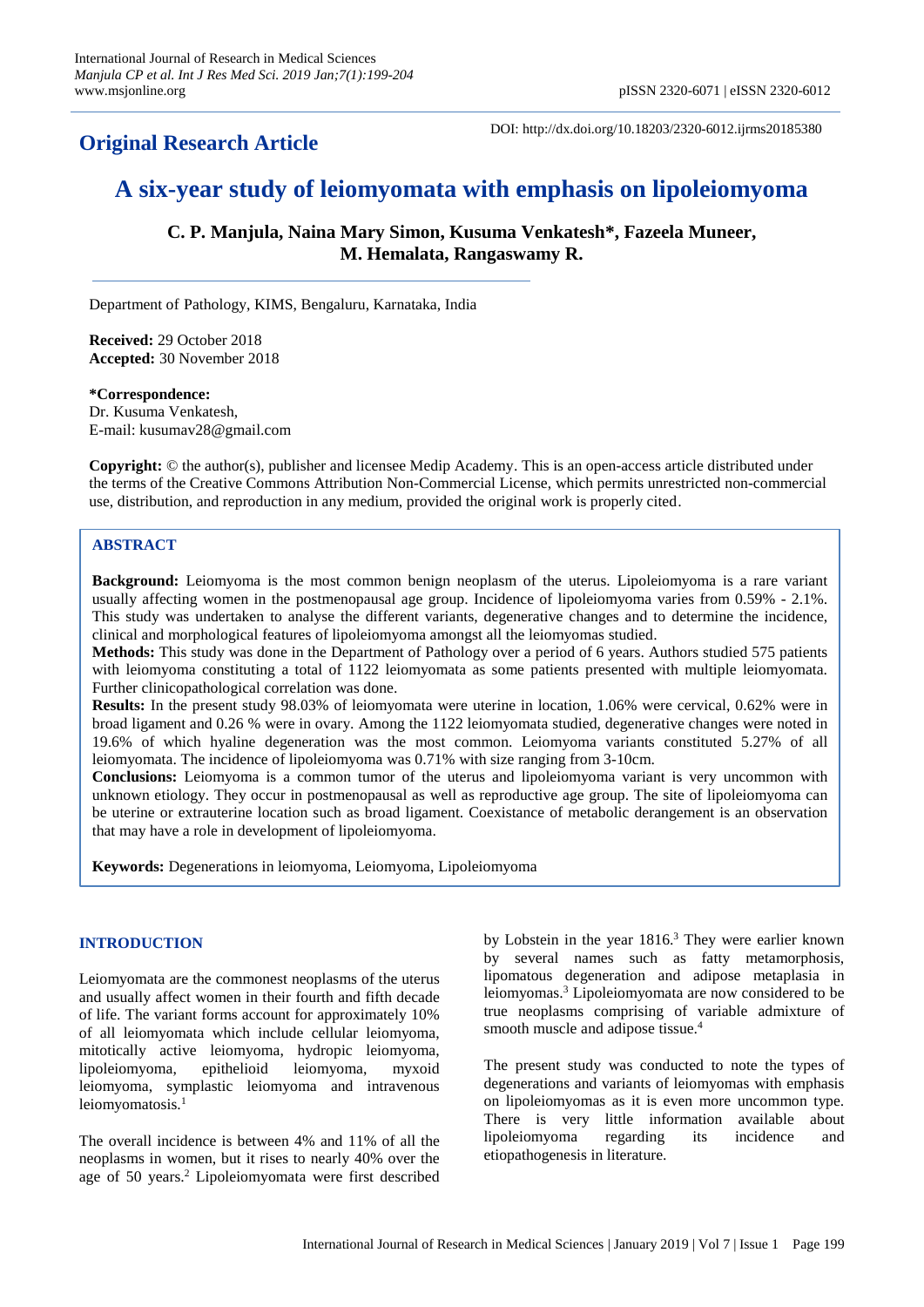# **METHODS**

This study was done in the Department of Pathology, in a Tertiary Medical Care Centre. The study was carried out over a period of six years from January 2012 to December 2017. All the patients who underwent surgery for fibroids were included in the study as well as patients who had undergone surgery for complaints such as prolapse of uterus or dysfunctional uterine bleeding in whom leiomyoma was an incidental finding.

Relevant clinical details of the patients such as age, presenting complaints, menstrual history, menopausal status and history of previous surgeries were collected from the case records. The specimens received included hysterectomy with or without salphingo-oophorectomy and myomectomy. All the specimens were received in 10% formalin. Gross specimens were weighed, measurements were noted along with the details of leiomyomas with respect to number, size, location and morphology. The specimens were kept in formalin for fixation up to 24hours.

Representative bits were taken from the endometrium, myometrium, cervix, adnexae and from the leiomyomata. One bit from each leiomyoma and multiple bits in cases of large leiomyomata were processed. Extra bits were given from the abnormal appearing areas. All the bits were processed routinely and embedded in paraffin blocks. Sections of 5µ thickness were cut and stained with haematoxylin and eosin  $(H & E)$  stain. Special stains such as Periodic Acid Schiff (PAS) and Masson's trichrome were used wherever required. Detailed microscopic examination was carried out. Histopathological features such as cellular and nuclear features, different patterns of cellular arrangement and mitotic counts were recorded. Degenerative changes such as myxoid, mucoid areas, calcifications and cystic degenerations were noted. Different variants of leiomyoma were categorized.

In cases of lipoleiomyoma, the parameters studied included assessment of percentage involved by adipocytes in comparison to smooth muscle cells, presence of atypia and mitotic rate. The margins of lipoleiomyoma were studied carefully to rule out any infiltration into the adjacent tissue. All the malignant neoplasms diagnosed on histopathology were excluded from the study. Descriptive statistics were used for the data collected.

#### **RESULTS**

The present study included 575 patients with leiomyoma, in the age group of 30-60 years with an average of 45 years. Out of these, 210 patients had solitary leiomyoma and 365 patients presented with multiple leiomyomata varying from 2 to 6 in number. In total 1122 leiomyomas were studied.

Common presenting complaints were menorrhagia, dysmenorrhea, lower abdominal fullness and irregular cycles. Sixty-two percentage of the patients were postmenopausal and 38% were premenopausal. Total abdominal hysterectomy with bilateral salpingooophorectomy was the most common type of surgery done (64%) (Table 1).

#### **Table 1: Types of surgeries performed for leiomyoma.**

| <b>Type of surgery</b>                                                   | No. of<br>patients | $%$ of<br>patients |
|--------------------------------------------------------------------------|--------------------|--------------------|
| Total abdominal<br>hysterectomy with bilateral<br>salpingo-oophorectomy  | 368                | 64%                |
| Total abdominal<br>hysterectomy with unilateral<br>salpingo-oophorectomy | 133                | 23.13%             |
| Total abdominal<br>hysterectomy                                          | 55                 | 9.56%              |
| Myomectomy                                                               | 11                 | 1.9%               |
| Vaginal hysterectomy                                                     |                    | 1.39%              |







**different locations.**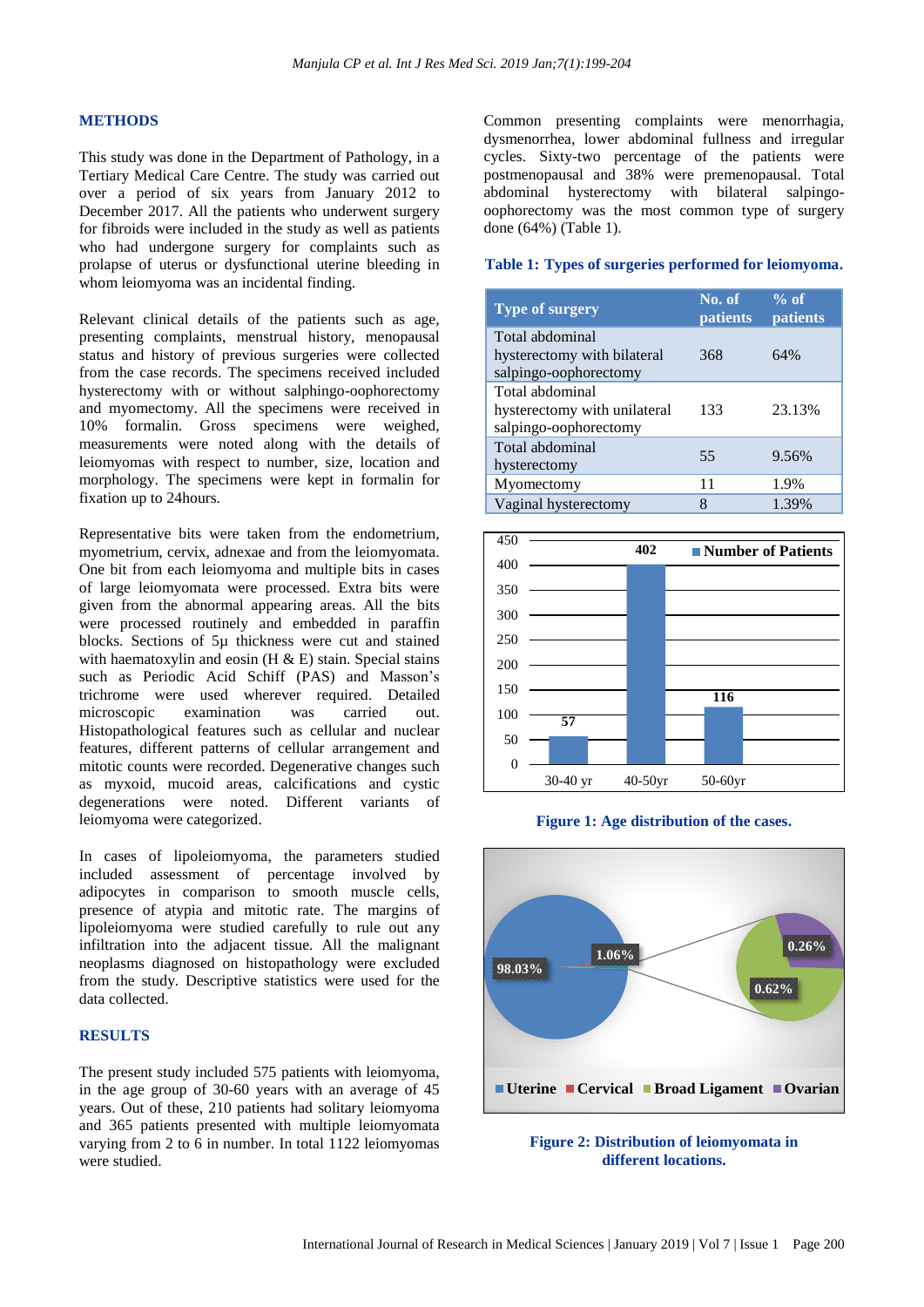Out of 1122 leiomyomata studied, 98.03% were uterine in location, 1.06% were cervical, 0.62% were broad ligament and 0.26 % were ovarian (Figure 2).



## **Figure 3: Microphotographs, (A): Conventional leiomyoma with interlacing bundles of smooth muscle cells (H&E; 40x), (B): Leiomyoma with hyaline change and cellular arrangement resembling Schwannoma (H&E; 100x).**

Grossly, majority of the uteri received were asymmetrically enlarged. Size of the leiomyomata ranged from 0.5 to 16cm. Among the uterine leiomyomata, 860 (78.18%) were intramural, 213 (19.36%) were subserosal and 27 (2.45%) were submucosal. Also seen were submucosal leiomyomas presenting as polypoidal lesions projecting into endometrial cavity.

Cut section of conventional leiomyoma was solid, firm, grey white and with a whorled appearance. Few showed grey- tan areas, mucinous and an occasional one had cystic areas.

On microscopic examination, all cases of conventional leiomyoma showed smooth muscle bundles in interlacing fascicles, bundles and whorled pattern. The individual cells were spindle shaped with elongated nuclei having blunted ends. Schwannoma like areas with nuclear palisading were noted in many of the leiomyomata (Figure 3).

A variety of degenerative changes were noted. Of the 1122 leiomyomata studied, 220 (19.6%) showed

degenerative changes of which hyaline degeneration was the commonest (16.57%). The other changes noted were calcification, hydropic with cystic change, myxoid change and red degeneration (Table 2).

Leiomyoma variants constituted 5.27%. The variants noted in this study were, cellular leiomyoma (2.8%), mitotically active leiomyoma (1.42%) lipoleiomyoma (0.71%), myxoid leiomyoma (0.44%), epithelioid leiomyoma (0.27%) and symplastic leiomyoma (0.17%) (Figure 4). Histological criteria for their diagnosis were followed as per WHO classification of tumors.<sup>1</sup>



**Figure 4: Variants of leiomyoma.**



# **Figure 5: Gross specimen of broad ligament lipoleiomyoma with grey white and yellow areas on cut surface.**

There were eight cases of lipoleiomyoma in the present study, constituting 0.71% of all the leiomyomas. These patients were in the age group of 32-55years. Five of these patients were premenopausal and three were postmenopausal. Three patients sought medical attention for menorrhagia, one for pelvic pain, two for dysmenorrhea and two presented with postmenopausal bleeding. Two patients were diabetic and three had hypertriglyceridemia.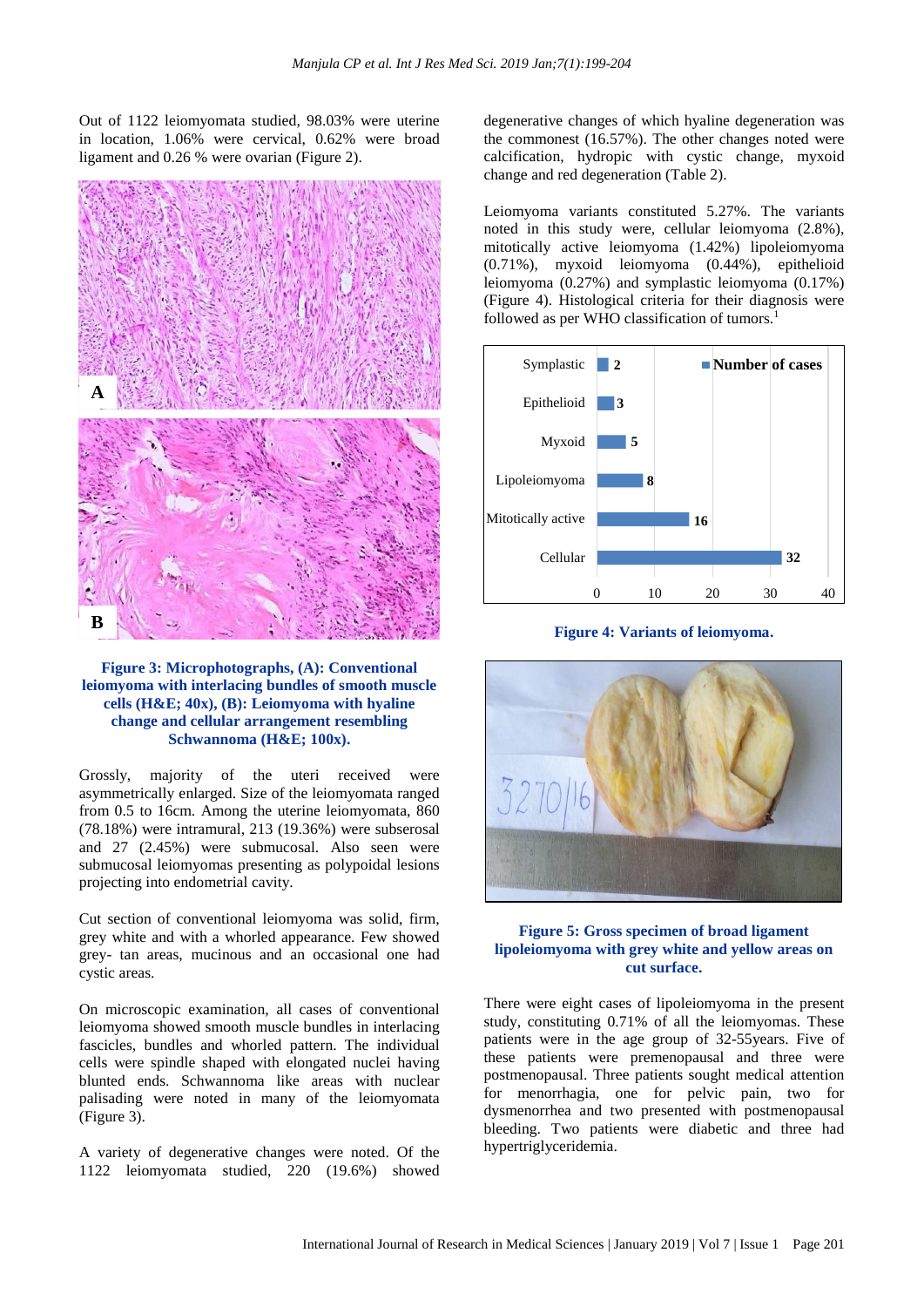

**Figure 6: Microphotographs of Lipoleiomyoma. (A), (B) and (C): Variable amount of adipocytes, (D): Schwannoma like areas and hyaline degeneration (H&E;100x).**

Seven patients underwent total abdominal hysterectomy and myomectomy was done for one patient. Among these eight cases, five cases showed intramural lipoleiomyoma, two were in broad ligament and one was subserosal in location. The size varied from 3cm to 10cm. Grossly, they were well circumscribed and cut surface showed whorled appearance with variable amounts of grey yellow areas. No myxoid or cystic areas were noted (Figure 5).

On microscopic examination, all the eight cases showed smooth muscle bundles admixed with variable amounts of adipose tissue varying from 10% - 60% of the tumor mass. Also seen were many vascular channels of varying sizes. Two cases showed associated hyaline degeneration. One case showed focal Schwannoma like areas. Cytological atypia, lipoblasts, necrosis and calcification were not seen. Mitotic rate was zero. None of the tumors had infiltrative margins (Figure 6).

#### **DISCUSSION**

Leiomyoma is the most common benign mesenchymal neoplasm of the uterus arising from the smooth muscle cells. Most of the cases (69.9%) in present study were noted in the 4th decade followed by 20.17% in the 5th decade and 9.9% in 3 rd decade.

In present study, 36.5% showed solitary leiomyoma and 63.47% of the patients showed multiple leiomyomata. Begum et.al also noted that multiple leiomyomas were common in their study.<sup>5</sup> In contrast, Sushama et al, noted that 80.95% of the cases in their study showed solitary leiomyomas.<sup>6</sup>

The most common location of uterine leiomyoma in our study was intramural (78.18%) compared to 51.2% of intramural leiomyoma in the study by Sushama et al.<sup>6</sup> In this study, 19.6% of the leiomyomas showed different types of degeneration. The most common degeneration was hyaline degeneration followed by calcific degeneration which was similar to other studies. The degenerative changes are said to occur due to inadequate blood supply which depends on the rapidity and degree of vascular insufficiency.<sup>6</sup>

Lipoleiomyoma is a rare benign variant of uterine leiomyoma composed of admixture of smooth muscle cells and mature adipocytes. The tumor was described as myolipoma of the soft tissue by Meiss and Enzinger in 1991. $\frac{7}{7}$  The incidence in present study was 0.71%. This is in accordance with other studies which recorded variable incidence of 0.59% to 2.1%.6,8 In 90% of cases, lipoleiomyomas were seen in patients over 40 years of age, usually between 50-70 years.<sup>9</sup> Kelecki et al, and Oh SR et al, noted that lipoleiomyomas were seen in postmenopausal group. $10,11$  However, in present study, the age group ranged from 32-55years, of these five were premenopausal and three were postmenopausal.

The most common sites of lipoleiomyomata are uterine corpus but rarely may be found in cervix, ovary, broad ligament and retroperitoneum.<sup>12</sup> In present study, six lipoleiomyomas were noted in uterine corpus and two in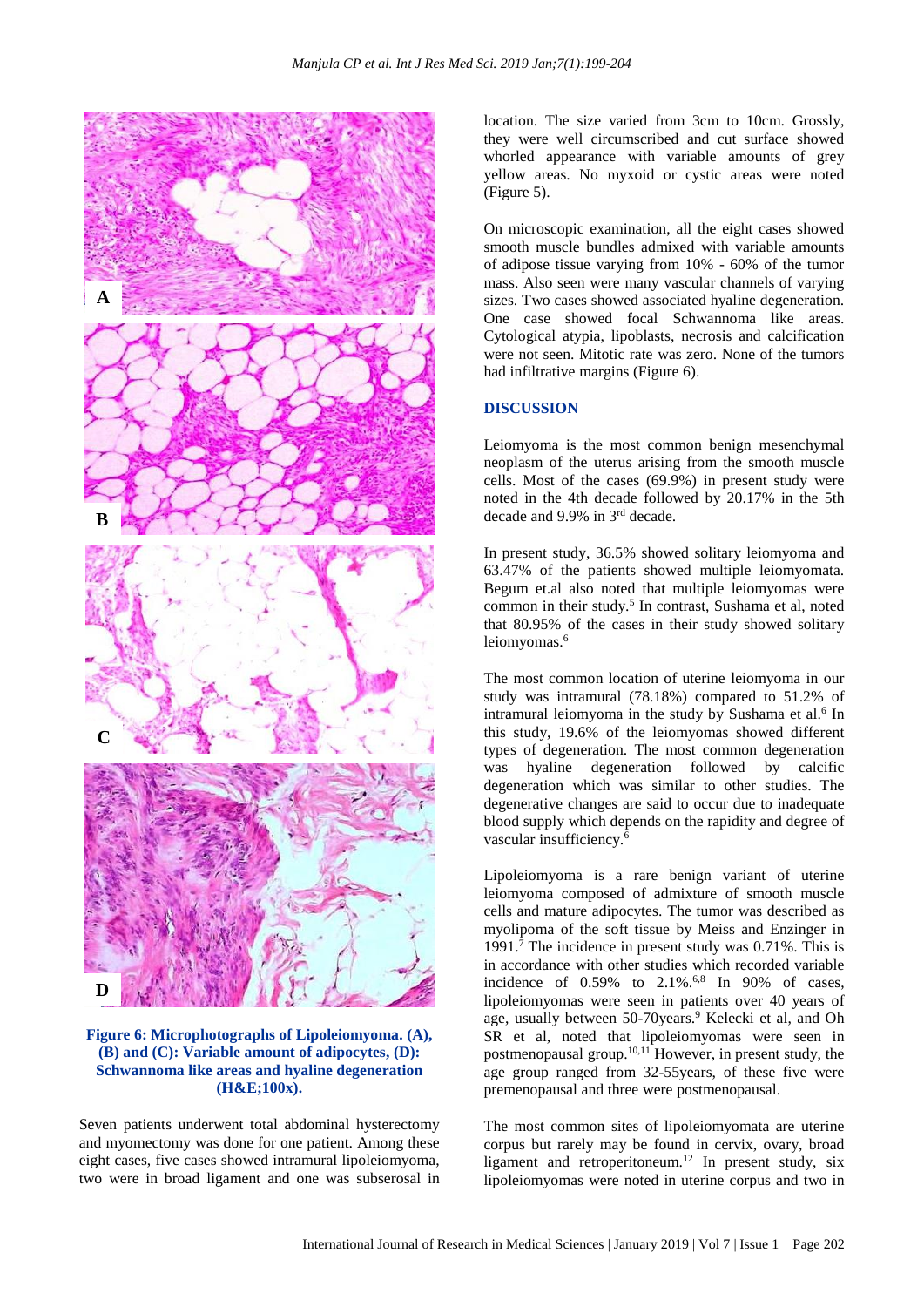broad ligament. A case of ovarian lipoleiomyoma has been reported from our institution, which clinically presented as a large retroperitoneal mass suspected to be sarcoma on computed tomography.<sup>13</sup> Oh SR et al, studied a total of six lipoleiomyomas of which five occurred in uterine corpus and one in broad ligament.<sup>11</sup> Among the uterine lipoleiomyomas, we noted intramural as the most common site of occurrence which was similar to the study by Sharma et al, and Abraham et al (Table 3). $^{3,14}$ 

The amount of adipose tissue in the lipoleiomyoma varies from 5%-95% of the tumor mass in the study by Bolat et al.<sup>4</sup> In present study, amount of adipose tissue varied from 10%-60% of the tumor mass. Several hypotheses have been postulated for the pathogenesis of lipoleiomyomas. Sieinski summarized the different proposed theories as follows: 1) misplaced embryonal mesodermal rests with a potential for lipoblastic differentiation, 2) lipoblasts or pluripotential cells migrating along uterine arteries and nerves and 3) adipose metaplasia of stromal or smooth muscle cells in a leiomyoma. Immunohistochemical studies by Bolat et al, have demonstrated adipocytes reacting for vimentin and desmin, thus confirming the hypothesis of direct transformation of smooth muscle cells into adipocytes.<sup>4</sup> Association with metabolic disorders like hyperlipidemia, hypothyroidism and diabetes mellitus has been postulated by many authors. One hypothesis states that following menopause, estrogen deficiency leads to abnormal lipid metabolism and that may play a role in development of lipoleiomyoma.15,16

Though, lipoleiomyoma has a benign course, sarcomatous change has been noted in two studies.<sup>17,18</sup> In a series of seventy six lipoleiomyomas by Akbulut et al, 17% were associated with malignancies such as endometrial carcinoma, endometrial carcinosarcoma, serous carcinoma of ovary, carcinoma breast, carcinoma stomach and carcinoma rectum. In 10% of the lipoleiomyomas, association with benign neoplasms such as ovarian teratoma, fibrothecoma and serous cystadenoma were noted.<sup>12</sup> Therefore it is important to investigate for neoplasms in other sites in all the cases of uterine lipoleiomyoma.

# **CONCLUSION**

Leiomyoma is the commonest benign neoplasm of the uterus and lipoleiomyoma is a rare variant. Lipoleiomyoma is a benign tumor with an elusive etiology and has to be differentiated from a malignant tumor when it attains a large size. It is seen in both reproductive and postmenopausal age groups. Association with metabolic disorders like diabetes mellitus, hypertriglyceridemia and other clinical conditions may have a role in the pathogenesis of lipoleiomyoma. Hence further studies with clinicopathological correlation are required for validation.

*Funding: No funding sources Conflict of interest: None declared Ethical approval: Not required*

## **REFERENCES**

- 1. Kurman RJ, Carcangiu ML, herrington CS, Young RH, eds. WHO Classification of Tumors of Female Reproductice Organs. 2014;135-148.
- 2. Gilks. Uterine corpus. In:Goldblum JR, Lamps LW, McKenney KK, Myers JL. Rosai and Ackerman's surgical pathology. 11th ed. Philadelphia: Mosby; 2018:323-1327.
- 3. Abraham J, Saldanha P. Lipoleiomyoma-A rare tumor of the uterus. Int J Biomed Adv Res. 2014;5(2):112-3
- 4. Bolat F, Kayaselcuk F, Canpolat T, Erkanli S, Tuncer I. Histogenesis of lipomatous component in uterine lipoleiomyomas. Turkish J Pathol. 2007 Jan 1;23(2):82-6.
- 5. Begum S, Khan S. Audit of leiomyoma uterus at Khyber teaching hospital Peshawar. J Ayub Med Coll Abbottabad. 2004;16(2):46-9.
- 6. Sushama B, Sunita B, Prasad O B. Histopathological study of uterine leiomyoma in hysterectomy specimens. Ann Clin Chem Lab Med. 2017:3(2):16-20.
- 7. Meis JM, Enzinger FM. Myolipoma of soft tissue. Am J Surg Pathol. 1991;15:121-5.
- 8. Wang X, Kumar D, Seidman JD. Uterinelipoleiomyomas: a clinicopathologic study of 50cases. Int J Gynecol Pathol. 2006;25:239-42.
- 9. Manimaran D, Khan DM, Yasmin S, Anuradha S. Lipoleiomyoma: a rare variant of uterine leiomyoma. Int J Health Allied Sci. 2014 Oct 1;3(4):255-8.
- 10. Kelekci S, Eris S, Demirel E, Aydogmus S, Ekinci N. Lipoleiomyoma of the uterus and primary ovarian leiomyoma in a postmenopausal woman: two rare entities in the same individual. Case Reports Pathol. 2015;2015.
- 11. Oh SR, Cho YJ, Han M, Bae JW, Park JW, Rha SH. Uterine lipoleiomyoma in peri or postmenopausal women. J Menopausal Med. 2015 Dec 1;21(3):165- 70.
- 12. Akbulut M, Gündoğan M, Yörükoğlu A. Clinical and pathological features of lipoleiomyoma of the uterine corpus: a review of 76 cases. Balkan Med J. 2014 Sep;31(3):224.
- 13. Hemalata M, Kusuma V, Sruthi P. Ovarian lipoleiomyoma: a rare benign tumour. J Clin Pathol. 2007 Aug 1;60(8):939-40.
- 14. Sharma S, Mandal AK. Uterine Lipoleiomyoma: A five year clinicopathological study. Ann Woman Child Health. 2016 May 12;2(2):A22-26.
- 15. Narchal S, Patil SB, Purohit PV, More SS. Lipoleiomyoma of uterus: A case report with review of literature . Int J Health Allied Sci. 2013;2:209-11.